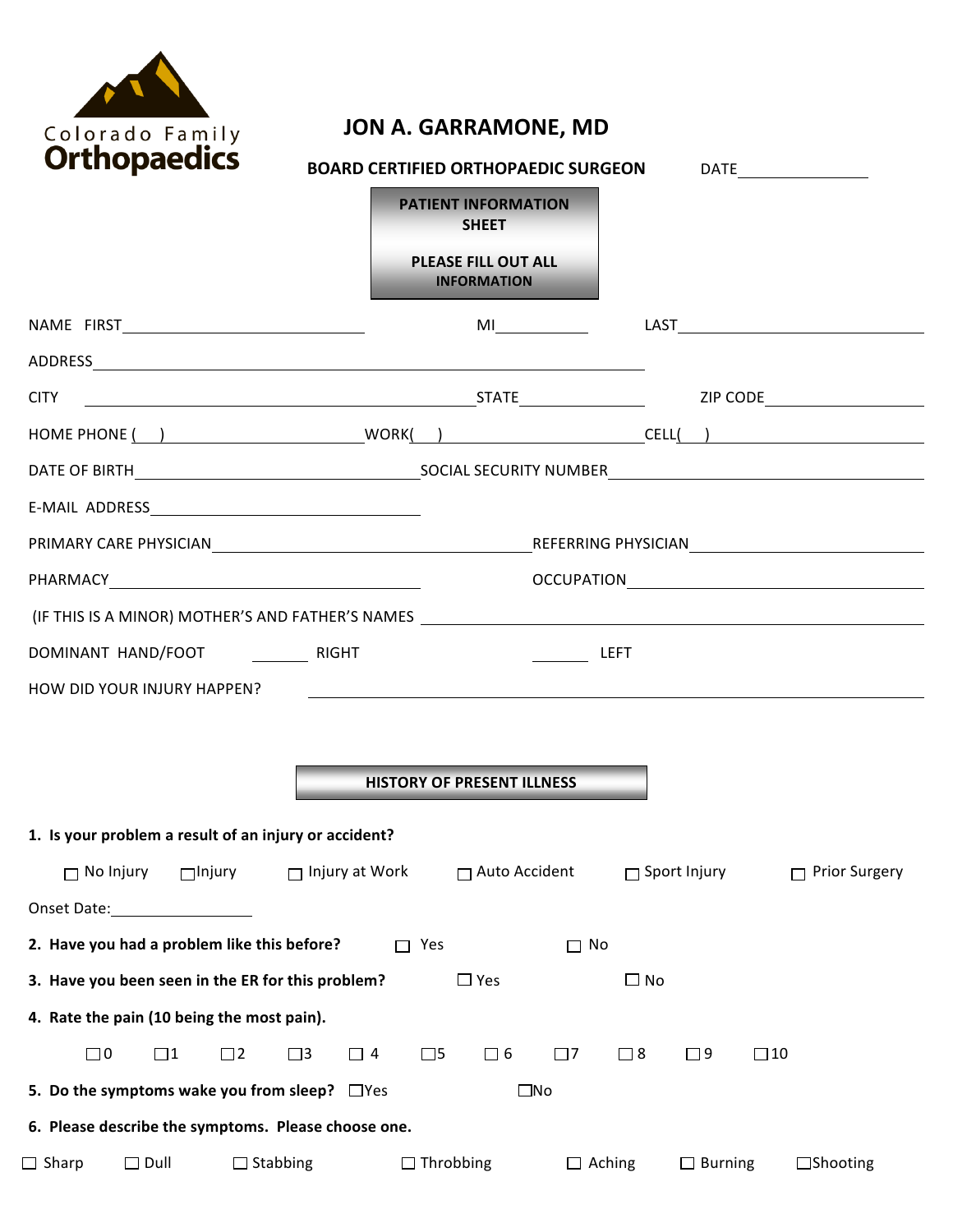| 7. What is the timing of the symptoms?                       |                                      |                                   |                          |                     |
|--------------------------------------------------------------|--------------------------------------|-----------------------------------|--------------------------|---------------------|
| $\Box$ Constant<br>$\Box$ Intermittent (comes and goes)      |                                      |                                   |                          |                     |
| 8. Is the problem getting better or worse?                   |                                      |                                   |                          |                     |
| $\Box$ Getting Better                                        | <b>Getting Worse</b><br>$\Box$       | Unchanged<br>$\Box$               |                          |                     |
| 9. What makes the symptoms worse?                            |                                      |                                   |                          |                     |
| $\Box$ Kneeling<br>Squatting<br>$\Box$                       | Bending<br>$\Box$ Sitting<br>$\Box$  | $\Box$ Stairs<br>$\Box$ Twisting  | $\Box$ Moving            | $\Box$ Lying in Bed |
| $\Box$ Running<br>$\Box$ Walking                             | $\Box$ Athletics $\Box$ Standing     | $\Box$ Gripping $\Box$ Lifting    | $\Box$ Reaching Overhead |                     |
| 10. Are there any other symptoms associated to this problem: |                                      |                                   |                          |                     |
| Redness<br>$\Box$ Bruising<br>$\Box$                         | $\Box$ Swelling<br>$\Box$ Numbness   | $\Box$ Stiffness                  | $\Box$ Limping           |                     |
| $\Box$ Tingling<br>$\Box$<br>Popping                         | $\Box$ Weakness<br>$\Box$ Giving Way |                                   |                          |                     |
|                                                              |                                      |                                   |                          |                     |
|                                                              |                                      |                                   |                          |                     |
|                                                              |                                      |                                   |                          |                     |
|                                                              | <b>Prior Treatment / Testing</b>     |                                   |                          |                     |
| Have you had any prior tests for this problem?               |                                      |                                   |                          |                     |
| $\square$ None<br>$\Box$ X-rays                              | $\Box$ MRI<br>$\Box$ CT Scan         | $\Box$ Nerve Test (EMG)           |                          | $\Box$ Bone Scan    |
| Have you had any prior treatments for this problem?          |                                      | $\Box$ Yes<br>$\Box$<br>No        |                          |                     |
|                                                              |                                      |                                   |                          |                     |
|                                                              |                                      |                                   |                          |                     |
|                                                              | <b>Past Surgical History</b>         |                                   |                          |                     |
|                                                              |                                      |                                   |                          |                     |
| Select all previous hospitalizations/surgeries:<br>None      |                                      |                                   |                          |                     |
| $\Box$ Aneurysm (Brain) Surgery                              | $\Box$ Hysterectomy                  | <b>Orthopaedic Surgery</b>        | Right                    | Left                |
| Aortic Bypass/Vascular Surgery                               | $\Box$ LAP Band                      | Arthroscopy: Knee                 | $\Box$                   |                     |
| Appendectomy                                                 | $\Box$ Lumpectomy                    | Arthroscopy: Shoulder             | $\Box$                   |                     |
| Cataract/Eye Surgery                                         | $\Box$ Mastectomy                    | <b>Carpal Tunnel Release</b>      | $\Box$                   |                     |
| Cholecystectomy (Gallbladder)                                | □ Malignancy / Cancer                | Rotator Cuff Repair               | $\Box$                   |                     |
| <b>Heart Surgery</b><br>ப                                    | $\square$ Stents                     | <b>Total Hip Replacement</b>      | $\Box$                   |                     |
| Hernia Repair                                                |                                      | <b>Total Shoulder Replacement</b> | $\Box$                   |                     |
| <b>Other Surgery</b>                                         |                                      | Spinal Surgery - Indicate Level:  |                          |                     |
|                                                              |                                      | Other Orthopaedic Surgery:        |                          |                     |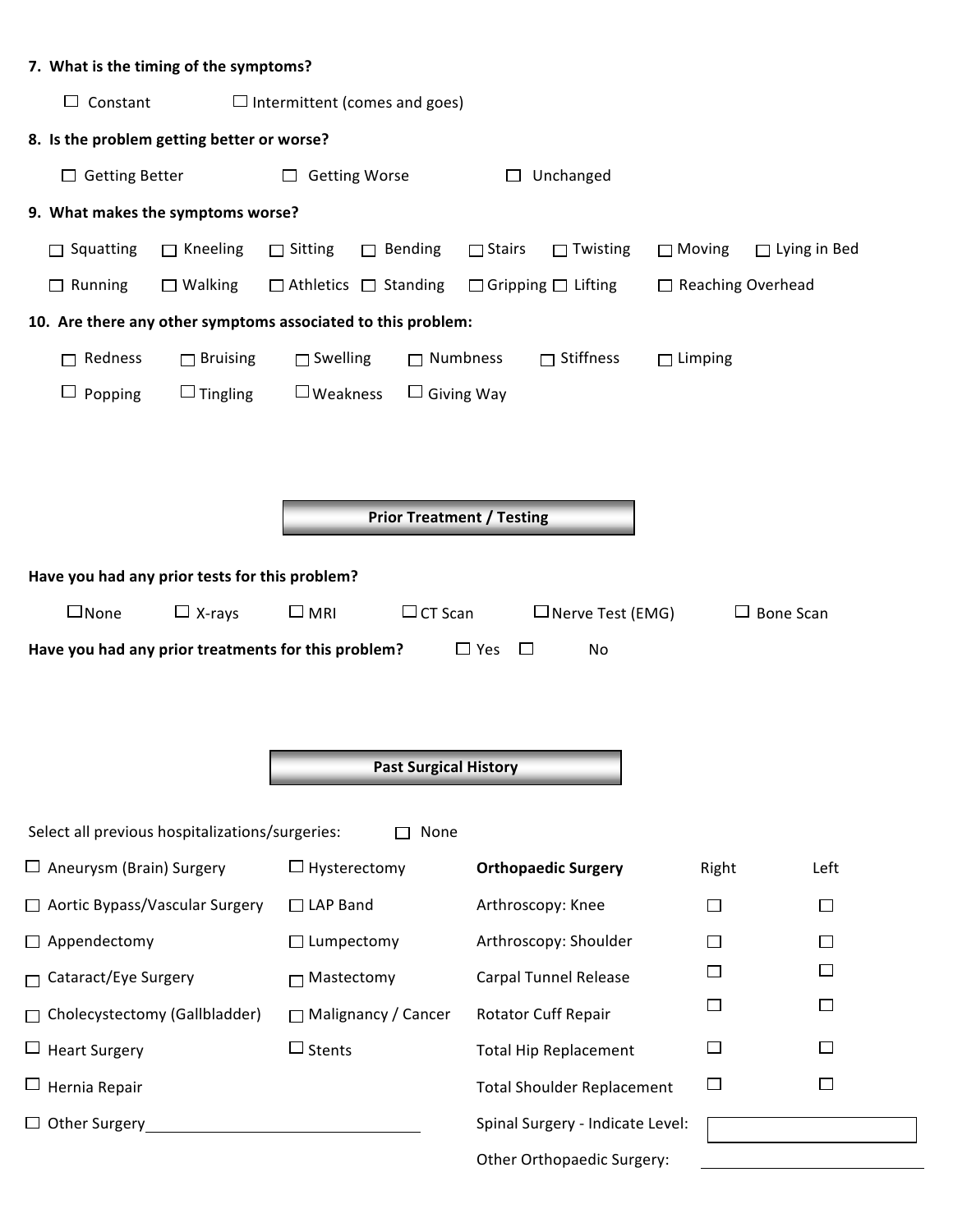|                                     |                                                                                         | <b>Medical Questions</b>                                                                                                                                                                                                       |        |                  |  |  |
|-------------------------------------|-----------------------------------------------------------------------------------------|--------------------------------------------------------------------------------------------------------------------------------------------------------------------------------------------------------------------------------|--------|------------------|--|--|
| Mark all that currently apply:      |                                                                                         |                                                                                                                                                                                                                                |        |                  |  |  |
| $\Box$ Metal in body                | $\Box$ Claustrophobic<br>$\Box$ Pregnant                                                | $\Box$ Sleep Apnea<br>$\Box$ Use a C PAP                                                                                                                                                                                       |        | $\square$ Snores |  |  |
| Are you taking blood thinners?      | $\Box$ No<br>$\square$ Yes                                                              |                                                                                                                                                                                                                                |        |                  |  |  |
|                                     |                                                                                         |                                                                                                                                                                                                                                |        |                  |  |  |
|                                     |                                                                                         |                                                                                                                                                                                                                                |        |                  |  |  |
|                                     | <b>Present and Past Health Conditions</b>                                               |                                                                                                                                                                                                                                |        |                  |  |  |
|                                     | Please Indicate if you have experienced any of the following symptoms; past or present? |                                                                                                                                                                                                                                |        |                  |  |  |
|                                     | None for all                                                                            |                                                                                                                                                                                                                                | None   | Comments         |  |  |
| $\Box$ Heart Attack                 |                                                                                         | $\Box$ Cardiac Irregularities (type) $\Box$ High Cholesterol                                                                                                                                                                   | $\Box$ |                  |  |  |
| $\Box$ Hypertension                 | Anxiety/Depression<br>ш                                                                 | $\Box$ Anemia                                                                                                                                                                                                                  | □      |                  |  |  |
| $\Box$ Asthma                       | □Sleep Apnea                                                                            | $\Box$ Shortness of Breath                                                                                                                                                                                                     | $\Box$ |                  |  |  |
|                                     | □ Bleeding Problems □ Blood Clotting Abnormalities                                      |                                                                                                                                                                                                                                | $\Box$ |                  |  |  |
| $\Box$ Liver Disease                | □Kidney Disease                                                                         | $\Box$ Gout                                                                                                                                                                                                                    | $\Box$ |                  |  |  |
| $\Box$ Frequent Falls               | $\Box$ Arthritis                                                                        | $\Box$ Numbness                                                                                                                                                                                                                | П      |                  |  |  |
| $\Box$ Stroke                       | $\square$ Seizures                                                                      | $\Box$ Cancer                                                                                                                                                                                                                  | $\Box$ |                  |  |  |
| $\Box$ Thyroid Disorder             | $\square$ Diabetes                                                                      |                                                                                                                                                                                                                                | $\Box$ |                  |  |  |
| $\Box$ Past Health Unknown          |                                                                                         |                                                                                                                                                                                                                                |        |                  |  |  |
|                                     |                                                                                         |                                                                                                                                                                                                                                |        |                  |  |  |
|                                     | <b>Allergies/Medications</b>                                                            |                                                                                                                                                                                                                                |        |                  |  |  |
|                                     |                                                                                         |                                                                                                                                                                                                                                |        |                  |  |  |
| <b>Please list allergies:</b>       | <u> 1980 - Johann Stein, marwolaethau (b. 1980)</u>                                     | Reaction: Management of the Contract of the Contract of the Contract of the Contract of the Contract of the Contract of the Contract of the Contract of the Contract of the Contract of the Contract of the Contract of the Co |        |                  |  |  |
|                                     |                                                                                         |                                                                                                                                                                                                                                |        |                  |  |  |
|                                     |                                                                                         |                                                                                                                                                                                                                                |        |                  |  |  |
| Please list medications and dosage: | $\Box$<br><b>Takes No Medications</b>                                                   |                                                                                                                                                                                                                                |        |                  |  |  |
|                                     |                                                                                         |                                                                                                                                                                                                                                |        |                  |  |  |
|                                     |                                                                                         |                                                                                                                                                                                                                                |        |                  |  |  |
|                                     |                                                                                         |                                                                                                                                                                                                                                |        |                  |  |  |
|                                     |                                                                                         |                                                                                                                                                                                                                                |        |                  |  |  |